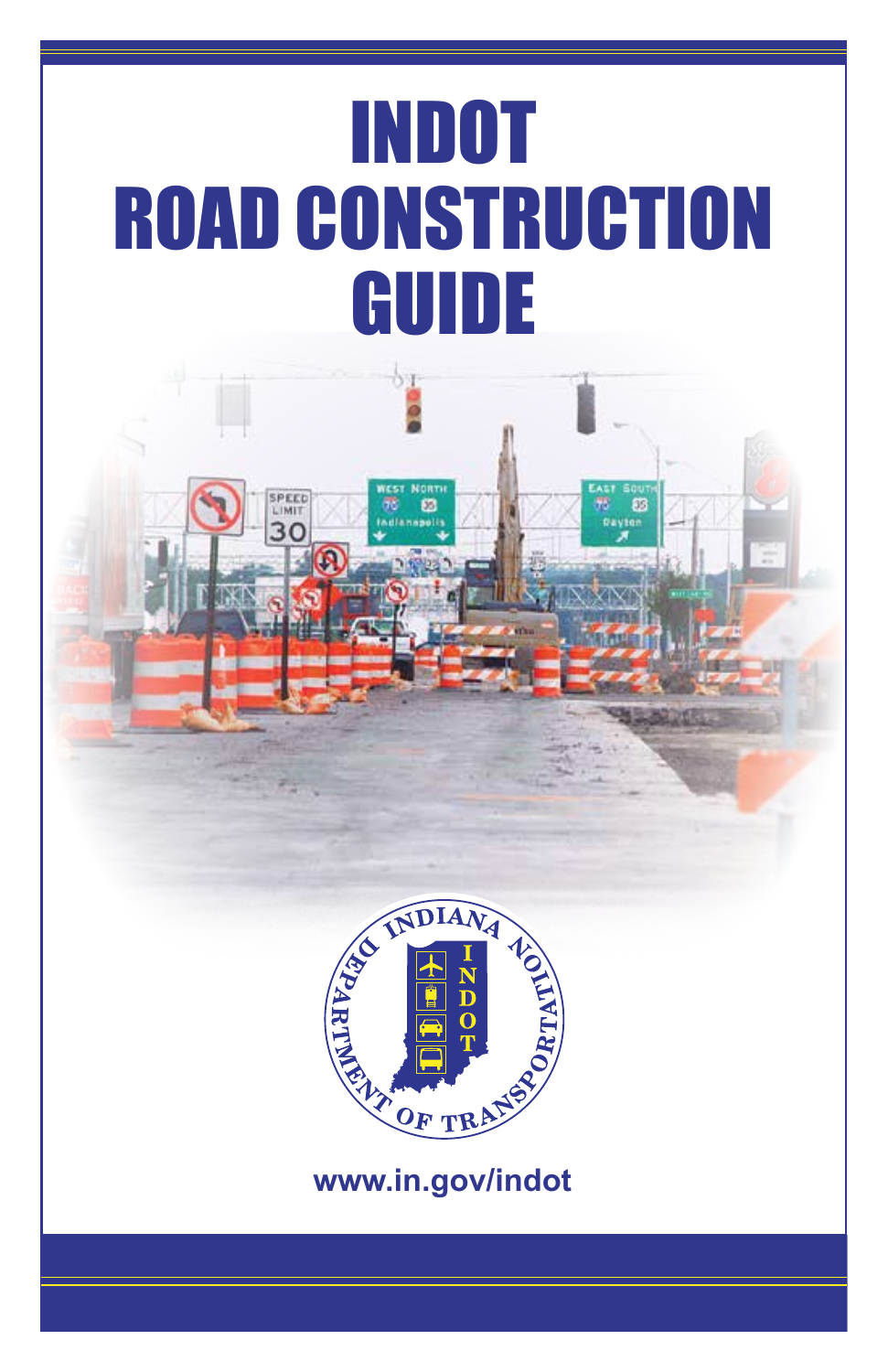

This Road Construction Guide includes techniques and tips that have been successfully used in communities throughout Indiana to help maintain customer and employee access during road construction. The Indiana Department of Transportation offers this guide as an idea source as you prepare for construction in your area.

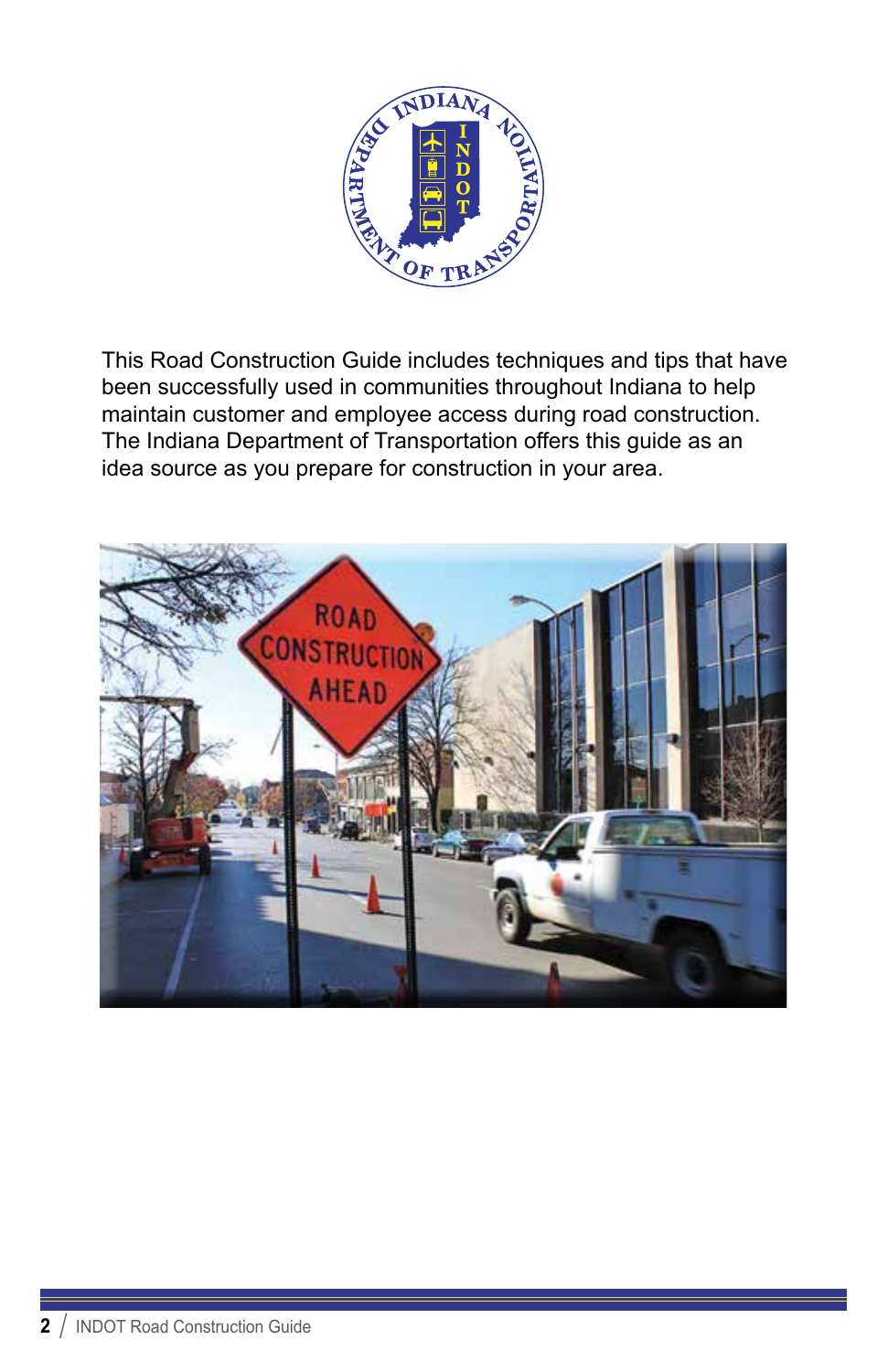# SUSTAINING OPERATIONS DURING ROAD CONSTRUCTION

The Indiana Department of Transportation (INDOT) recognizes that your business is profitable because you chose to locate along a road that provides convenient access for a large number of customers.

However, roads, bridges and sidewalks do not last forever, and construction is necessary to maintain, repair, and rebuild these vital transportation facilities.

The long-term results of road construction are increased safety, smoother traffic flow, enhanced access and improved image for your customers.

In the short term, however, road construction can disrupt traffic flow, increase congestion, and temporarily alter customer access to businesses. Construction may make it more difficult for customers to visit your business. Road construction is often preceded by separate projects to install new utility lines, which may briefly interrupt electric, water, sewer or telecommunications services.

Road closures and restrictions are specially designed to ensure the safety of road users and construction workers, while enabling construction to be completed as quickly as possible. INDOT realizes that it's critical that your customers have access to your business, regardless of construction.

Through communication and cooperation, your business will not only succeed during road construction, but emerge better equipped to capitalize on opportunities the improved road provides. The keys to success are planning, cooperation, communication and engagement.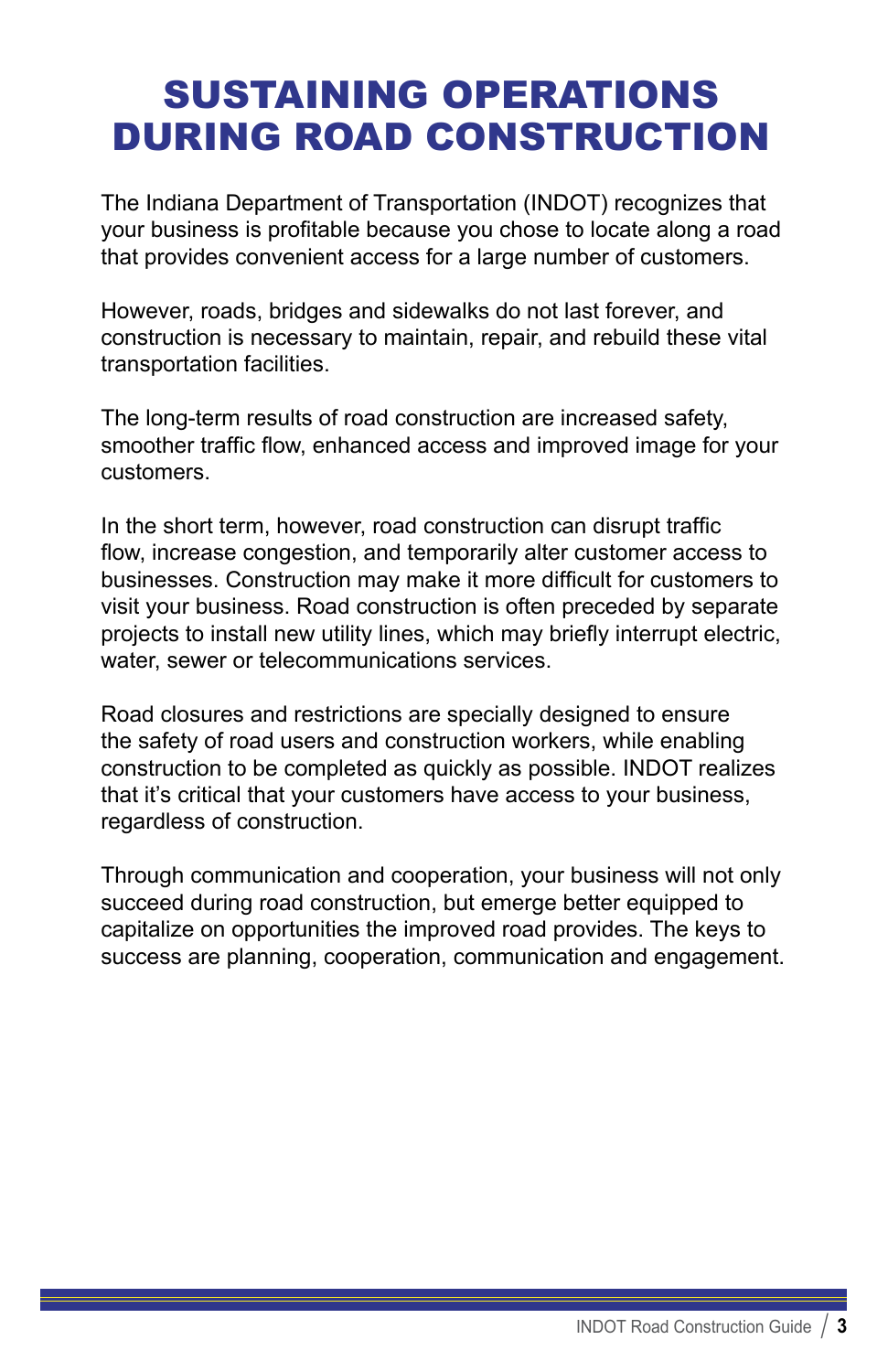

Large road construction projects typically require several months or years of planning prior to the actual start of construction. During this time, INDOT will start the process of reaching out to businesses and homeowners within the impacted project corridor.

This communication will likely include mailings to business owners inviting them to planning and informational meetings for the project. Your concerns, questions and suggestions are very important at this stage of the planning process. The greatest opportunity to suggest changes to a project is early in the planning process.

Once a contractor has been hired to complete the work, additional meetings will be held between planners, engineers, project managers, the contractor, and affected businesses and residents. The goal of these meetings is to ensure that everyone is aware of the upcoming construction schedule and pertinent construction contracts.

Disruption from construction can be lessened if there is proper coordination between property owners, construction officials, contractors, and businesses.

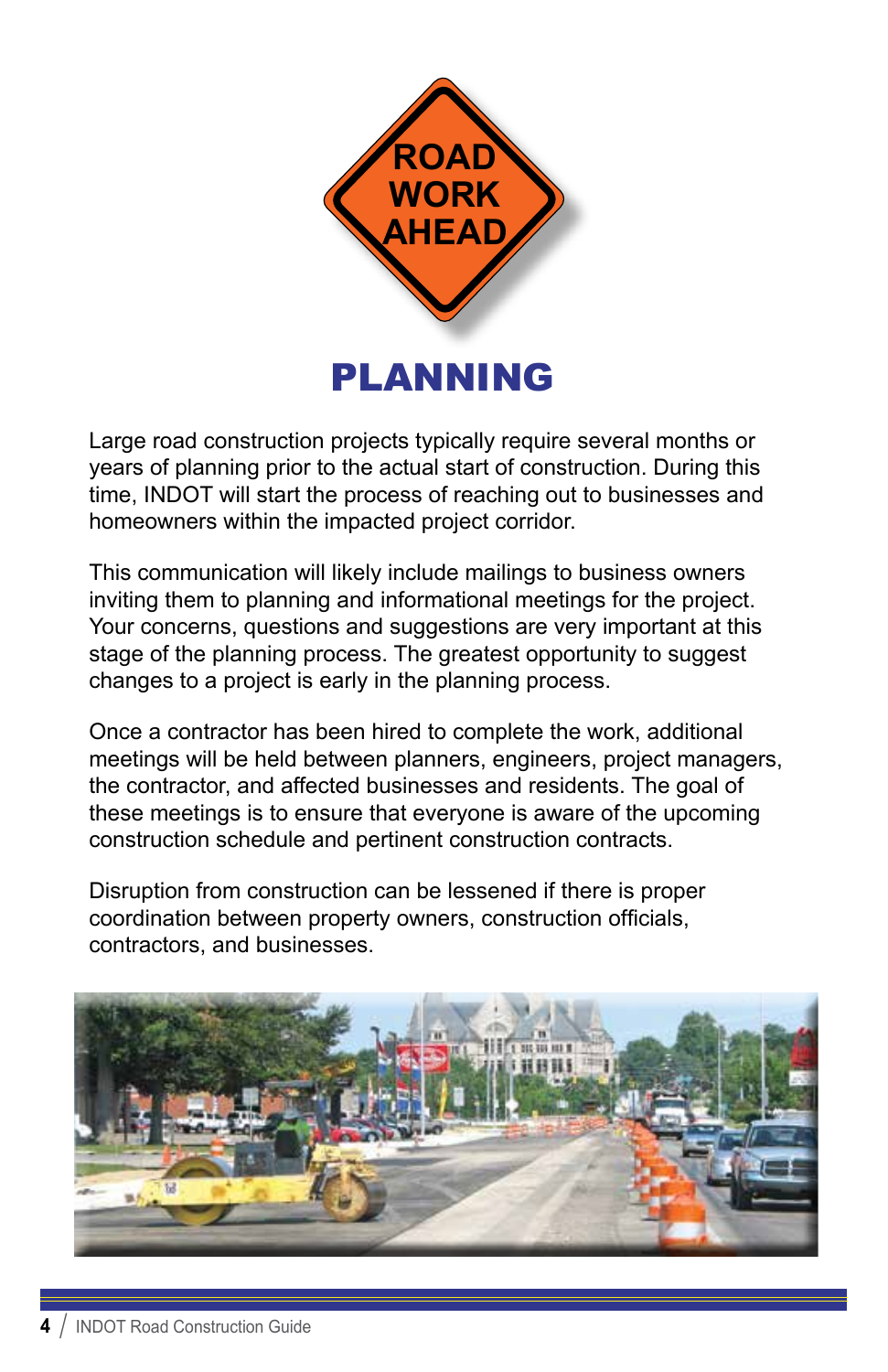## *Planning for Construction*

Businesses should begin planning early to mitigate the short-term impact and inconvenience of road construction. The following tips can help businesses better plan for construction:

- $\checkmark$  Attend public information meetings to learn about the project and to ask questions or raise concerns.
- $\checkmark$  Meet with project managers and contractors to establish lines of communication, learn about specific project details, schedules, and any expected traffic impact.
- $\checkmark$  Pay close attention to planned changes to driveways or on-street parking and understand how these changes may affect your business.
- $\checkmark$  Begin planning for road construction and traffic disruptions. Consider the impact construction will have on customers, employees and suppliers.
- $\checkmark$  Examine your overhead and employee staffing levels to make sure they are appropriate for the construction period.
- $\checkmark$  Consider major business remodeling or redecorating during construction.
- $\checkmark$  Begin planning to keep customers informed during construction. Gather customer contact information so you can keep them informed once construction begins.
- $\checkmark$  Begin to work on marketing efforts to implement once construction has begun.

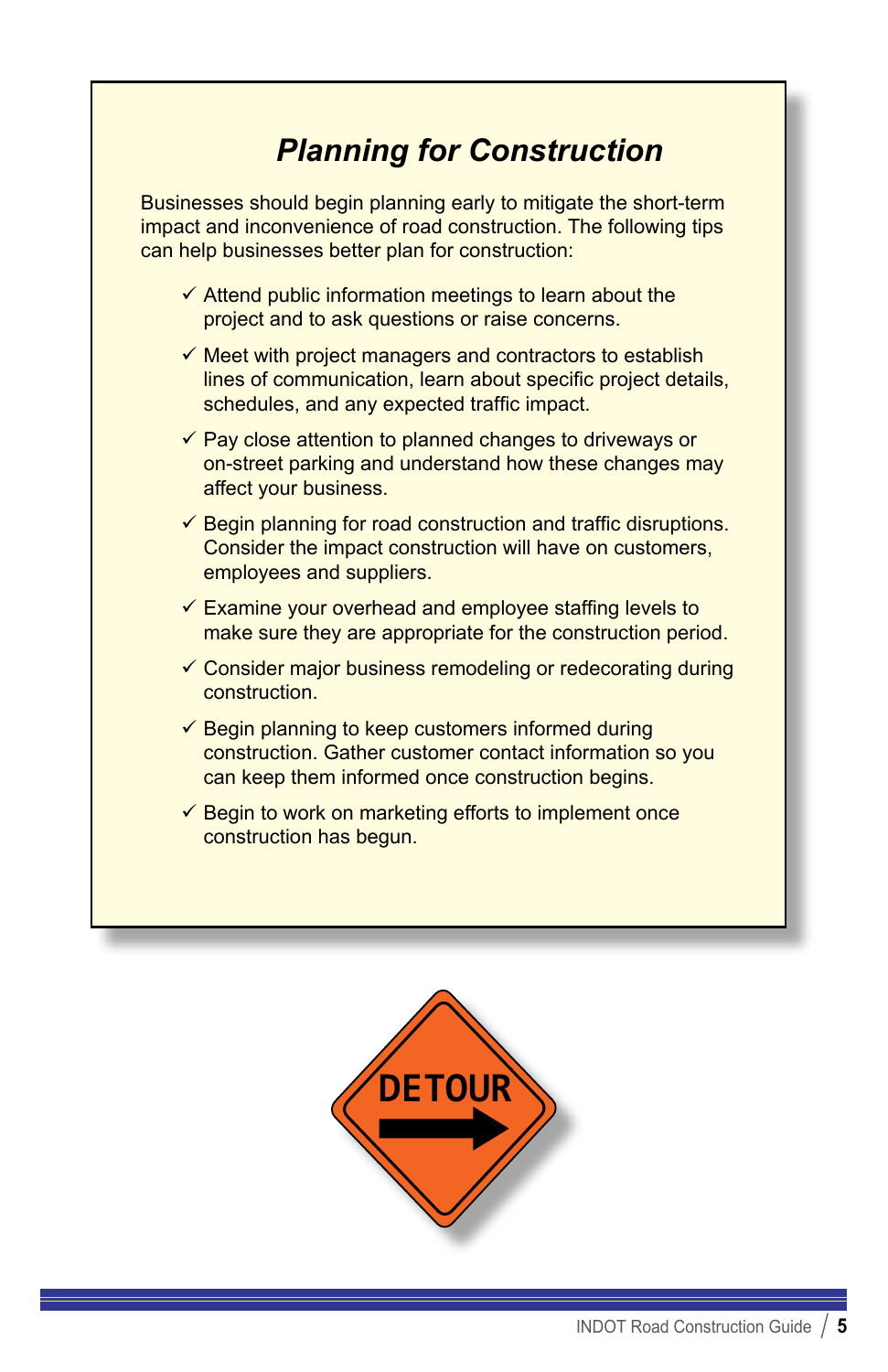# **COOPERATION**

Businesses and other affected parties should work together to prepare for the impact and inconvenience of road construction. Businesses that work cooperatively to address their concerns have great advantages. They can share resources and ideas for maximum benefit, saving time and money, and more effectively prepare for any inconvenience caused by road construction.

A local chamber of commerce or downtown business or retail group is commonly the organization that brings affected businesses together.



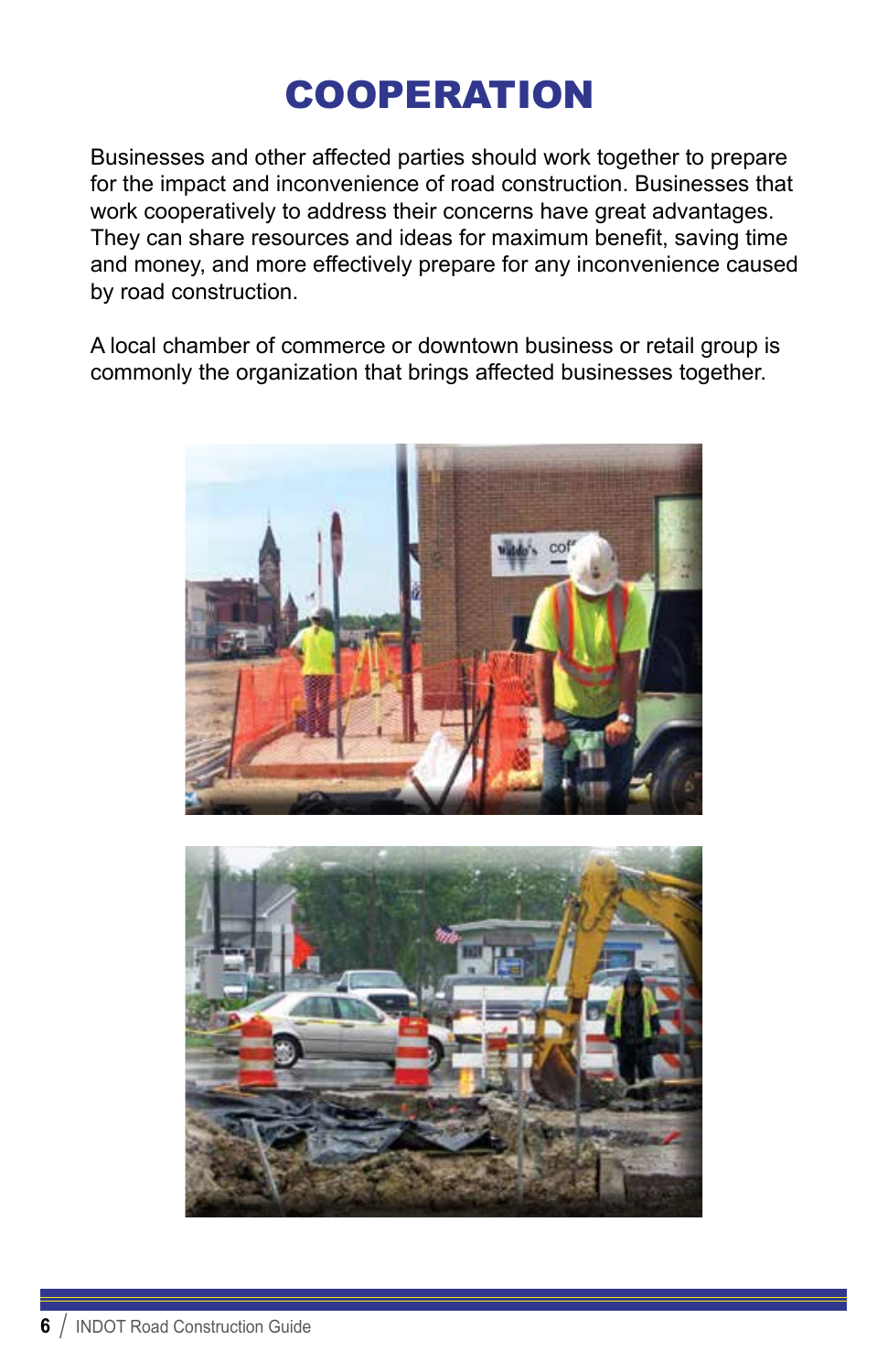## *Improving Cooperation*

The following tips can help businesses cooperatively prepare for and deal with road construction:

- $\checkmark$  Meet with other nearby businesses to discuss collaborative solutions to concerns and issues raised by construction.
- $\checkmark$  Meet with local business organizations, such as a chamber of commerce, to identify and plan for construction impact.
- $\checkmark$  Share construction coping strategies with other nearby businesses.
- $\checkmark$  Brainstorm ideas to promote affected businesses and creatively communicate with customers via printed materials, email, advertising and social media.
- $\checkmark$  Cooperatively plan special events or promotions prior to construction to raise customer awareness.
- $\checkmark$  Collectively pool marketing, advertising or website resources.
- $\checkmark$  Install signage directing customers to alternative entrances or parking for affected businesses.
- $\checkmark$  Encourage affected employees to carpool, telecommute, and work from home to reduce employee vehicular traffic and parking requirements.
- $\checkmark$  Coordinate supplier deliveries for non-construction or offpeak hours to reduce vehicle traffic and congestion.

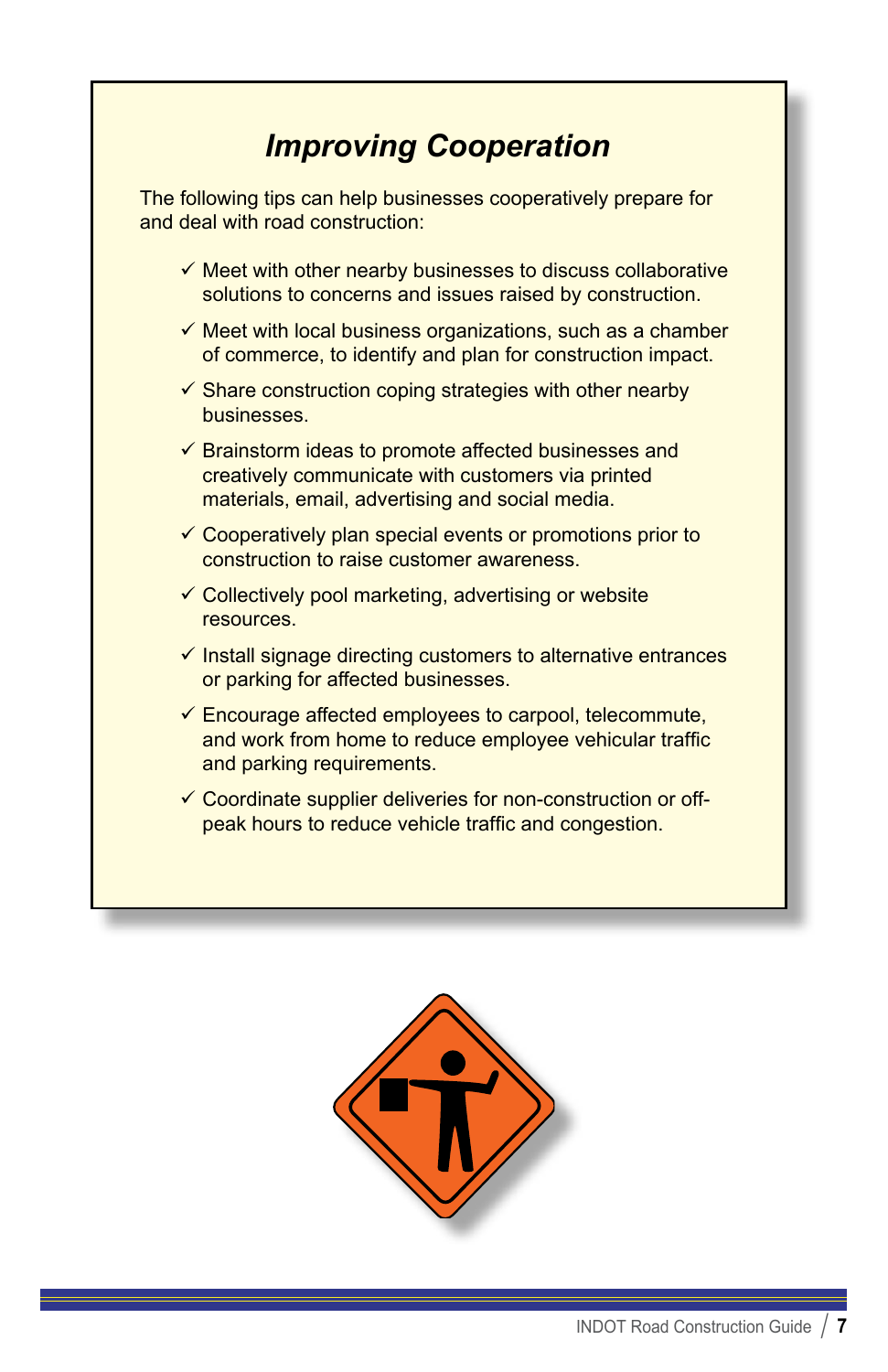# COMMUNICATION AND ENGAGEMENT

Customers who are well informed about road construction are generally tolerant of traffic disruption. They know about the construction before leaving home, so they are better prepared for delays, construction equipment, or Road Closed signs.

Informed customers also may have allotted extra time for navigating construction zones or have given thought to alternative routes and additional parking restrictions.

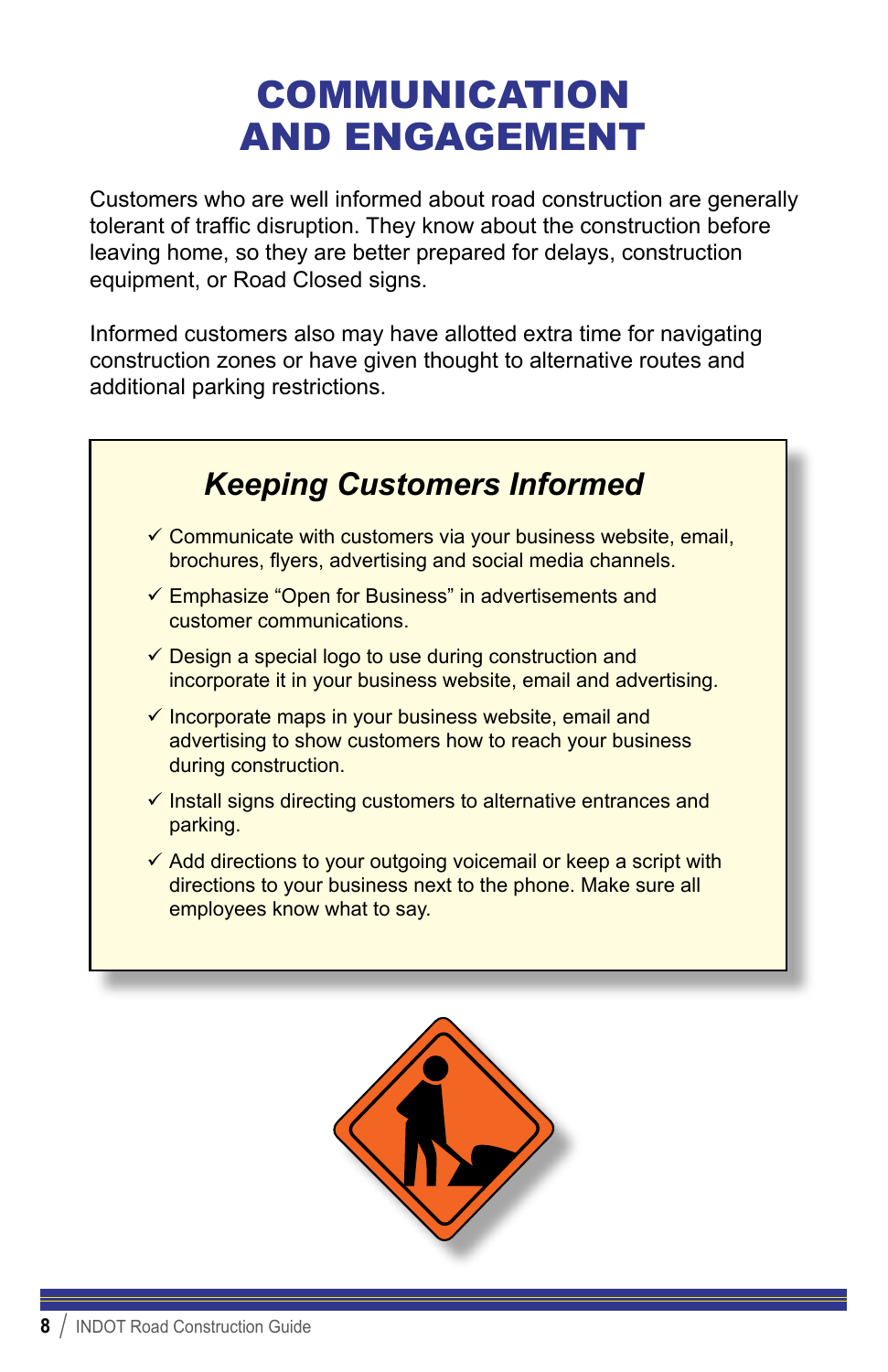

Loyal customers who patronize your business during nearby construction deserve to be recognized and rewarded. There are many ways to make it easier for them to access your business and to reward and encourage their continued patronage.



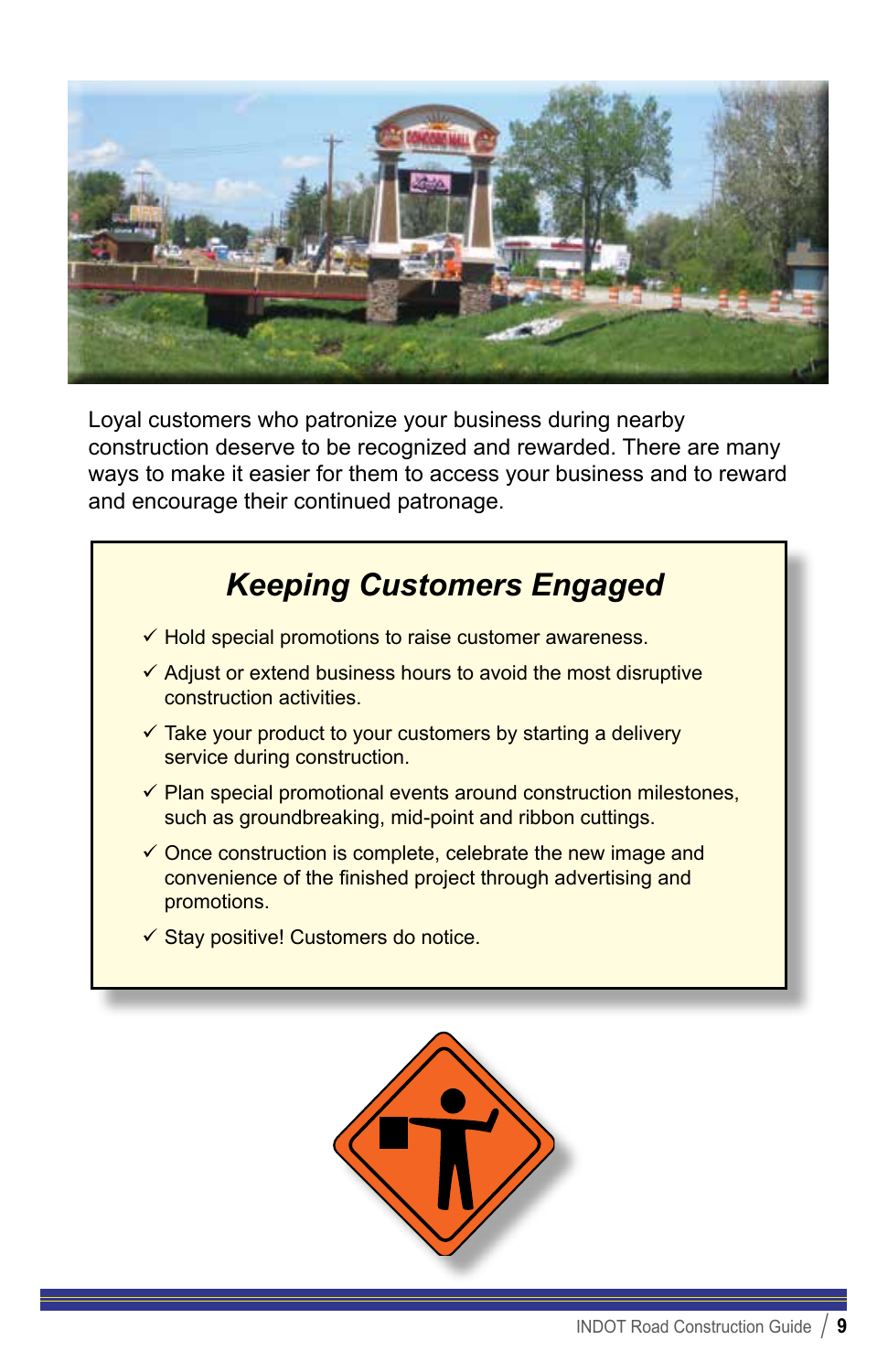

Ultimately, only you can decide which ideas are best for your business. The key to success is to focus your efforts on short-term strategies and long-term planning to maintain your core customer base, attract new customers through unique and rewarding promotions, and minimize the impact of construction.

Through planning, cooperation, communication and engagement, your business will not only succeed during construction, but emerge prepared to capitalize on economic opportunities the new road provides.

*The material contained in this booklet, entitled "INDOT Road Construction Guide" is published by the Indiana Department of Transportation, 100 North Senate Avenue, Room N755, Indianapolis, Indiana 46204 [www.in.gov/indot](http://www.in.gov/indot). The information and opinions expressed herein are provided for general guidance purposes only and are not intended, and should not be construed, as furnishing legal advice to any individual or group as the ideas in this guide are typically not reimbursable.*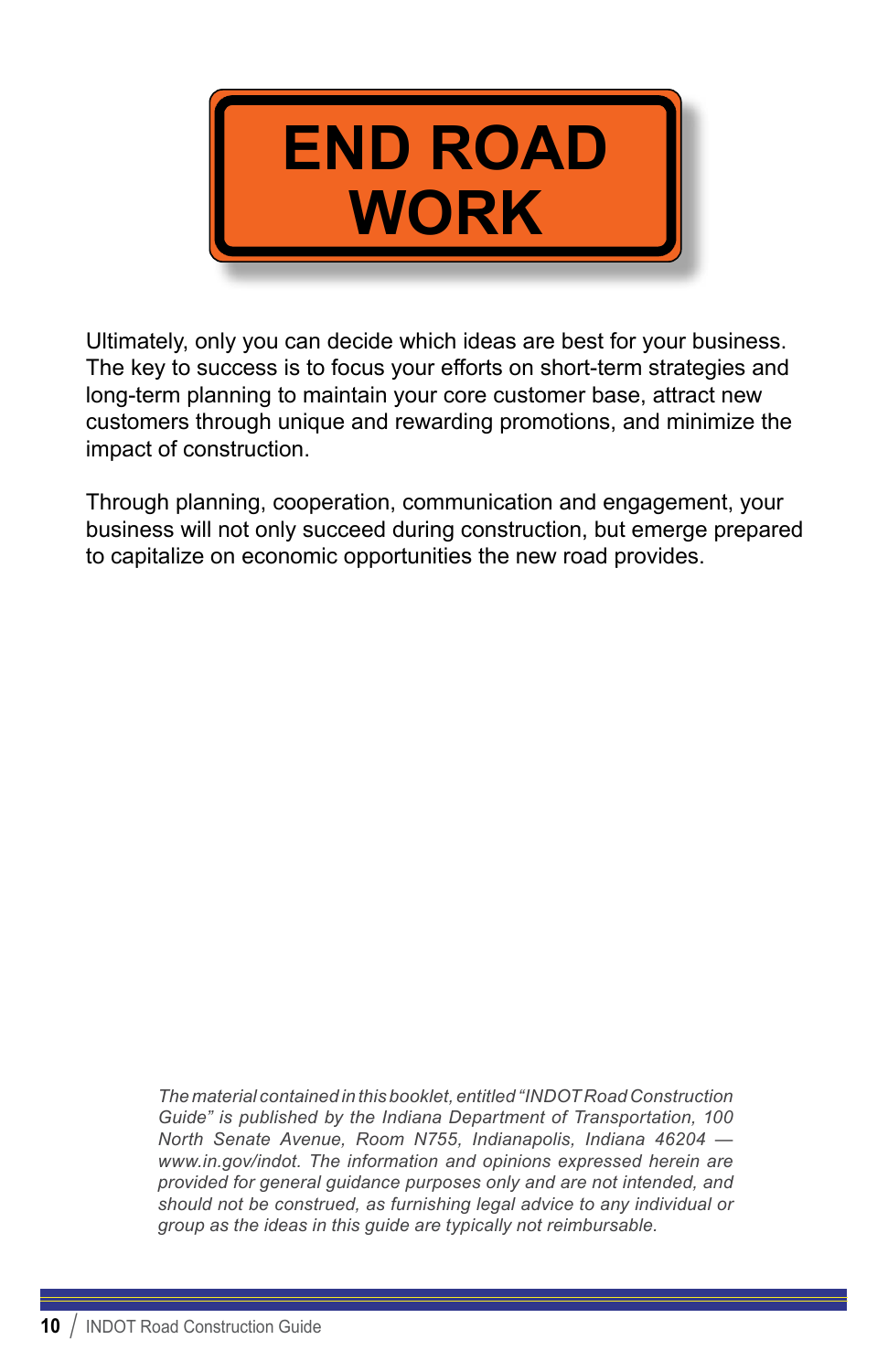## INDOT CUSTOMER SERVICE



**855-463-6848 INDOT4U.com** 855-463-6848 **INDOT@indot.in.gov**



## DISTRICT OFFICES

#### **Crawfordsville District**

41 West 300 North Crawfordsville, IN 47933 Email: westcentralindiana@indot.in.gov www.crawfordsville.indot.in.gov

#### **Fort Wayne District**

5333 Hatfield Road Fort Wayne, IN 46808 Email: NEinformation@indot.in.gov www.fortwayne.indot.in.gov

#### **Greenfield District**

32 South Broadway Greenfield, IN 46140 Email: eastcentralin@indot.in.gov www.greenfield.indot.in.gov

#### **LaPorte District**

315 East Boyd Boulevard LaPorte, IN 46350 Email: LaPorteDistrictCommunications@indot.in.gov www.laporte.indot.in.gov

#### **Seymour District**

185 Agrico Lane Seymour, IN 47274 Email: secommunications@indot.in.gov www.seymour.indot.in.gov

#### **Vincennes District**

3650 South U.S. Highway 41 Vincennes, IN 47591 Email: swincommunications@indot.in.gov www.vincennes.indot.in.gov